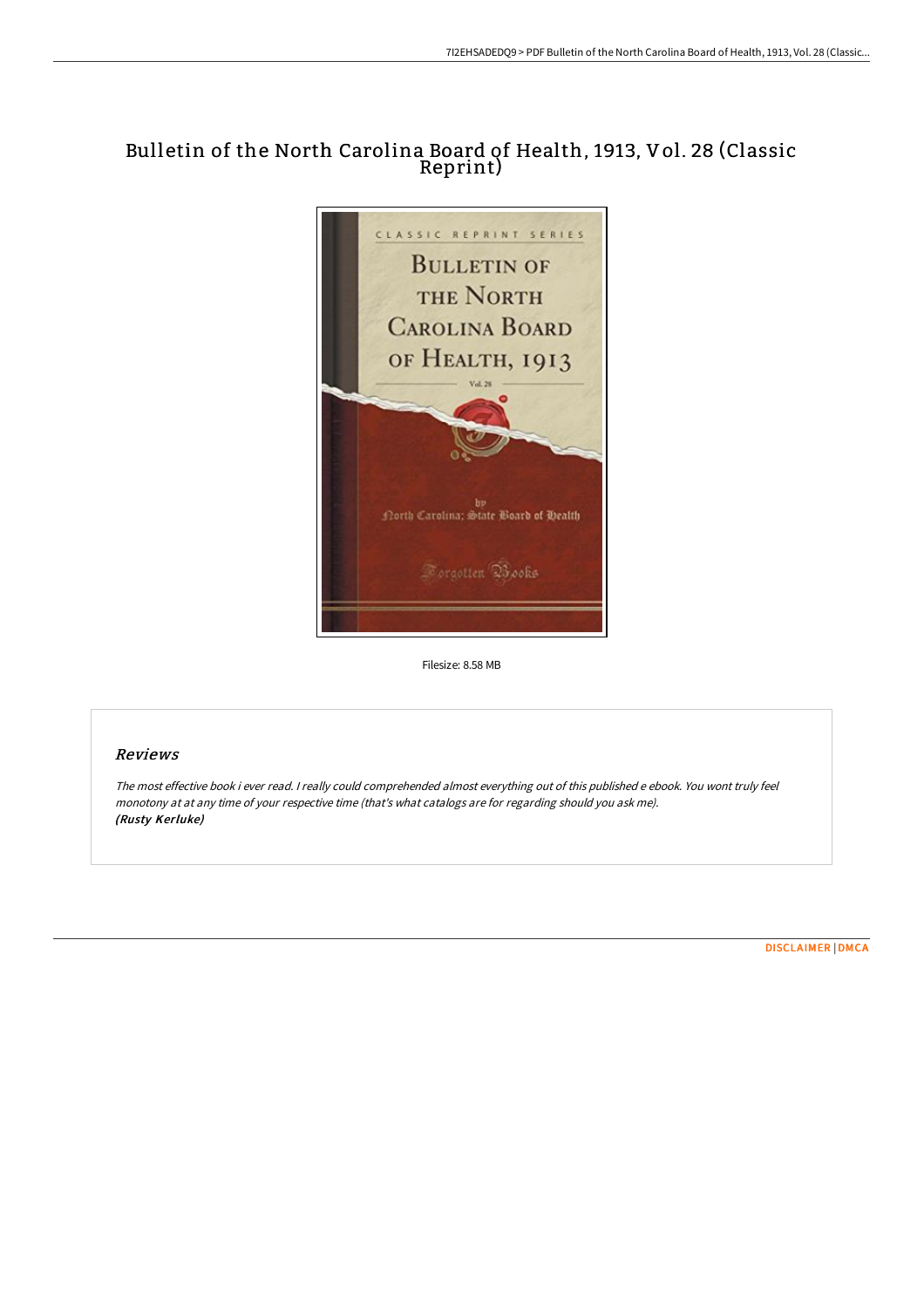#### BULLETIN OF THE NORTH CAROLINA BOARD OF HEALTH, 1913, VOL. 28 (CLASSIC REPRINT)



To read Bulletin of the North Carolina Board of Health, 1913, Vol. 28 (Classic Reprint) PDF, please click the button listed below and save the ebook or gain access to additional information that are related to BULLETIN OF THE NORTH CAROLINA BOARD OF HEALTH, 1913, VOL. 28 (CLASSIC REPRINT) ebook.

Forgotten Books, United States, 2015. Paperback. Book Condition: New. 229 x 152 mm. Language: English . Brand New Book \*\*\*\*\* Print on Demand \*\*\*\*\*.Excerpt from Bulletin of the North Carolina Board of Health, 1913, Vol. 28 The great epidemics of the 70 s brought forcibly to the attention of the people the necessity for organized public health work. Though the first State Board of Health was based upon the suggestion of a woman in Massachusetts, during a typhoid epidemic in that state, the American Public Health Association, organized in 1872, was the chief influence towards organized State Boards of Health. The Secretary of the North Carolina State Board of Health says, in the First Biennial Report: Had there been no Medical Journal in North Carolina there would have been no State Board of Health now in existence, (1881). Investigation reveals the fact that the Medical Journal was edited by Dr. Wood, and that he was, probably, the sole proprietor, hence a true statement would read, Had there been no Dr. Wood in North Carolina there would have been no State Board of Health organized at that time, for the law establishing the State Board of Health was procured by him through his untiring efforts towards that end. The law establishing the North Carolina State Board of Health which was passed on February 12, 1877, made North Carolina the twelfth state to express its appreciation of organized health work by legislation. This law made the State Medical Society, which was organized in 1849, the State Board of Health. The work was placed by the Society in the hands of a committee, of which Dr. Thomas Fanning Wood was elected Secretary and Treasurer. The sum of one hundred dollars annually was placed at the disposal of the Medical Society, to defray the...

 $\overline{p}$ Read Bulletin of the North [Carolina](http://albedo.media/bulletin-of-the-north-carolina-board-of-health-1.html) Board of Health, 1913, Vol. 28 (Classic Reprint) Online B [Download](http://albedo.media/bulletin-of-the-north-carolina-board-of-health-1.html) PDF Bulletin of the North Carolina Board of Health, 1913, Vol. 28 (Classic Reprint)